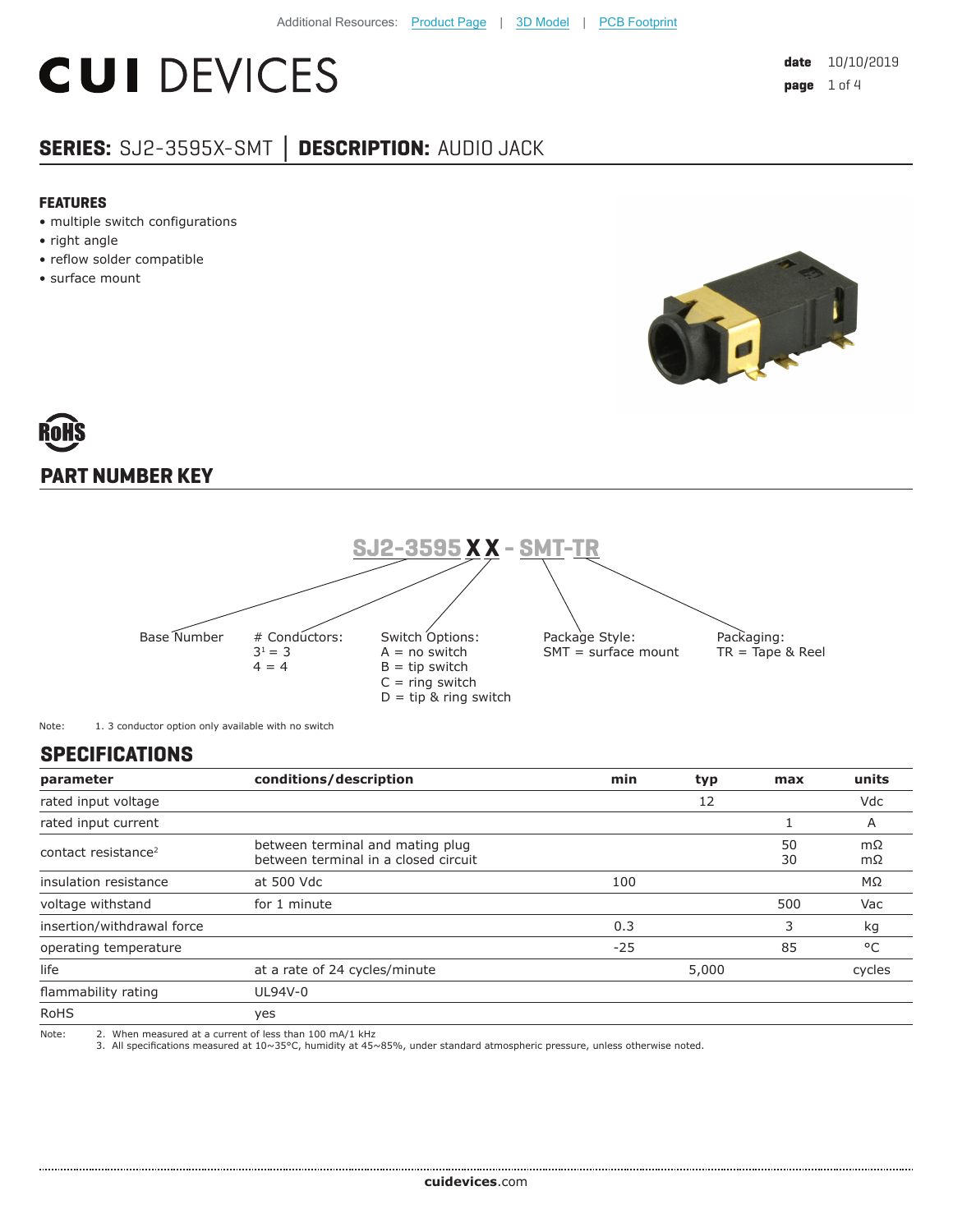#### **MECHANICAL DRAWING**



| Model No. | SJ2-35953A-SMT    | SJ2-35954A-SMT                | SJ2-35954B-SMT                       | SJ2-35954C-SMT                   | SJ2-35954D-SMT                                     |
|-----------|-------------------|-------------------------------|--------------------------------------|----------------------------------|----------------------------------------------------|
| Schematic | o 1<br>-03<br>-02 | O 1<br>-04<br>о 3<br>$\sim$ 2 | -0 1<br>о4<br>о 3<br>$-010$<br>$-02$ | о1<br>о4<br>о 3<br>011<br>$-0.2$ | -0 1<br>-04<br>-03<br>$\circ$ 11<br>-010<br>$-0.2$ |
| PIN       |                   |                               |                                      |                                  |                                                    |
| 1         | sleeve            | sleeve                        | sleeve                               | sleeve                           | sleeve                                             |
| 2         | tip               | tip                           | tip                                  | tip                              | tip                                                |
| 3         | ring 1            | ring 1                        | ring 1                               | ring 1                           | ring 1                                             |
| 4         | <b>NP</b>         | ring 2                        | ring 2                               | ring 2                           | ring 2                                             |
| 10        | <b>NP</b>         | <b>NP</b>                     | tip switch                           | <b>NP</b>                        | tip switch                                         |
| 11        | <b>NP</b>         | <b>NP</b>                     | <b>NP</b>                            | ring 1 switch                    | ring 1 switch                                      |

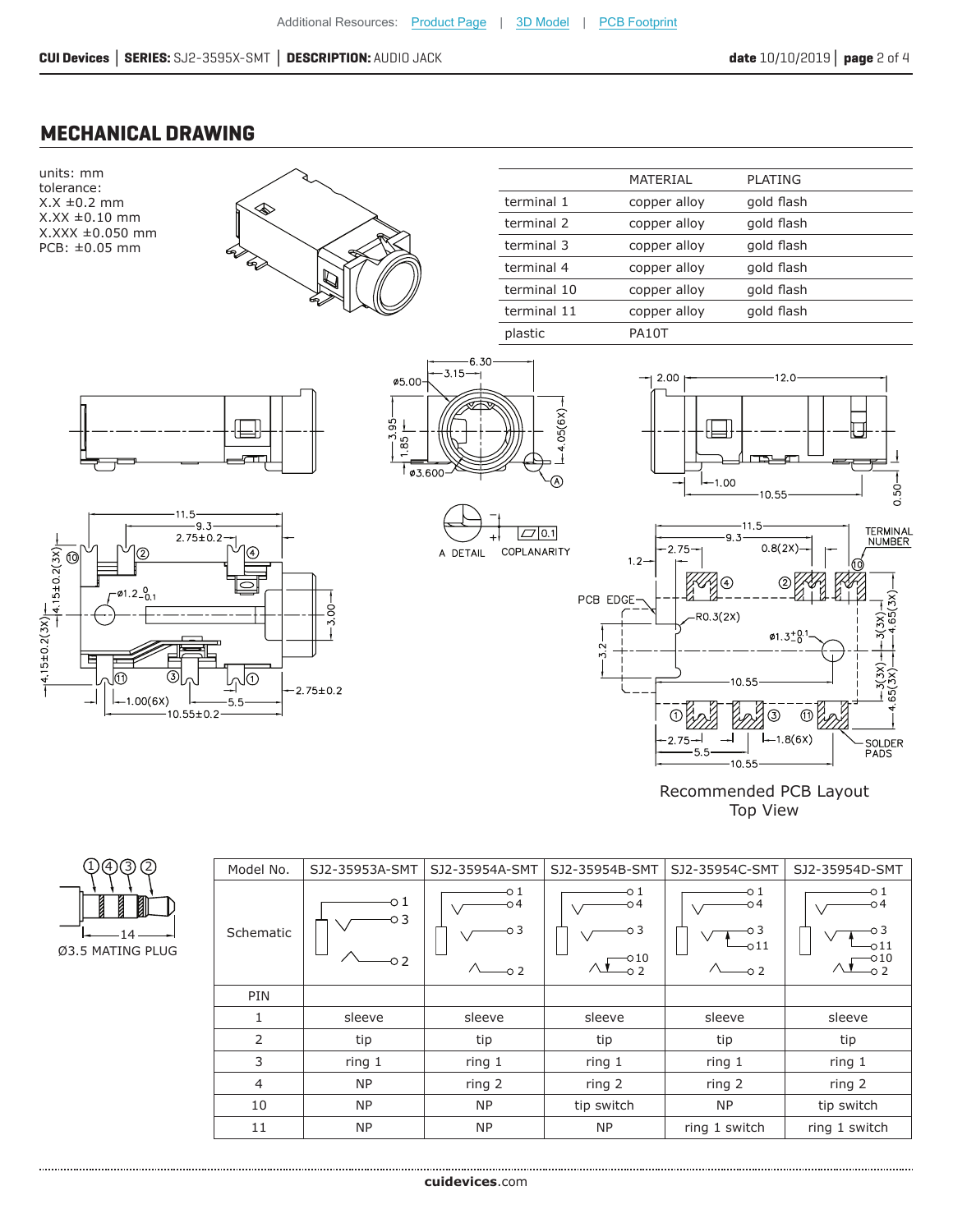#### **SOLDERABILITY**



units: mm

Reel Size: Ø381 mm Reel QTY: 1,050 pcs per reel